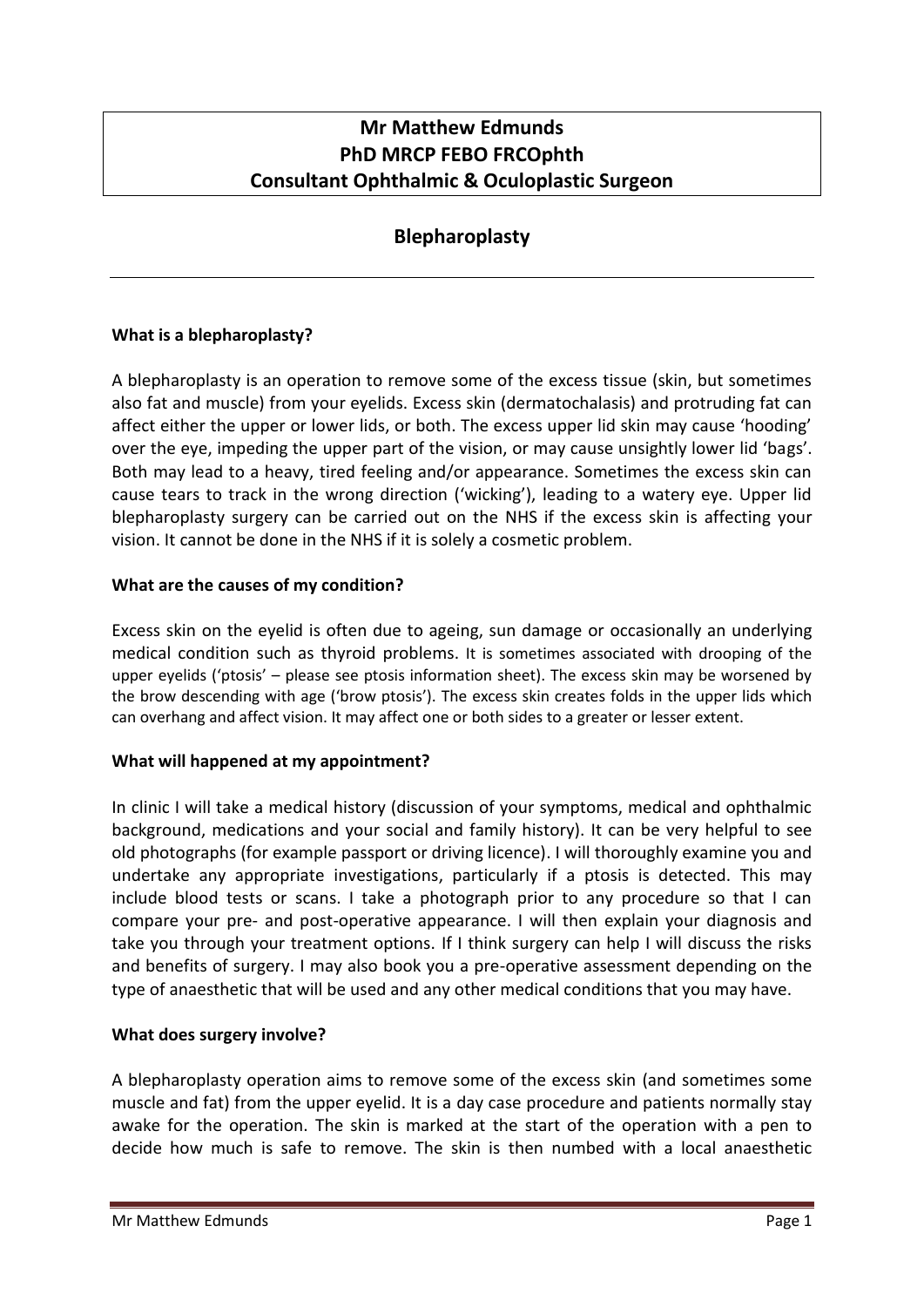injection. The skin incisions use the natural eyelid creases and the wounds are then closed with sutures. The procedure itself usually takes about 30 minutes per eyelid.

Surgery is usually undertaken with local anaesthetic (injections to numb the eyelids). Sometimes, particularly if a patient is particularly anxious or if they have a head tremor, some sedation may be beneficial.

### **Is there anything I should do in preparation for surgery?**

Unless instructed otherwise you are allowed to eat and drink before your surgery. You can also take your tablet medication as normal, although in some situations I may ask you to stop some blood thinning medications such as Aspirin, Clopidogrel, Warfarin or Apixaban.

If possible it is advisable to stop anti-inflammatory drugs like Ibuprofen (Nurofen), fish oil, ginger, ginseng and garlic supplements at least 2 weeks before surgery.

Avoid heavy alcohol intake in the days before and after surgery. If you are having sedation or general anaesthetic, you are required to have nothing to eat or drink for at least six hours before surgery.

If you are a cigarette smoker then I would recommended that you stop smoking for at least 3 days prior and 1 week after surgery as smoking impairs wound healing and increases the risk of infection.

On the day of surgery please dress casually and wear a top which buttons at the front. Please wash your face on the morning of surgery and ideally men should shave. Do not wear any make-up, jewellery or contact lenses.

#### **What are the risks of blepharoplasty surgery?**

Swelling and bruising (sometimes a 'black eye') is to be expected and may last for up to 2-3 weeks. You may have a little bit of bleeding in the first few days after surgery – this can be gently dabbed away with a clean tissue.

Infection can occur after any operation. It is uncommon following eyelid surgery of this type. However, if the wound becomes very red, swollen or tender this would need to be reviewed.

You will have a scar on the eyelid from the surgery. This is usually hidden within the natural eyelid creases and the lid tends to heal very well.

Asymmetry of the eyelids - sometimes there is a difference between the appearance of both upper eyelids after surgery.

Recurrence - despite surgery our tissues continue to age and excess skin may return. If this is the cases then surgery can sometimes be repeated.

Poor eyelid closure - if the eye does not close properly when you blink or when you are asleep, the surface of the eye will be at risk of dryness. Sometimes this is a long-term